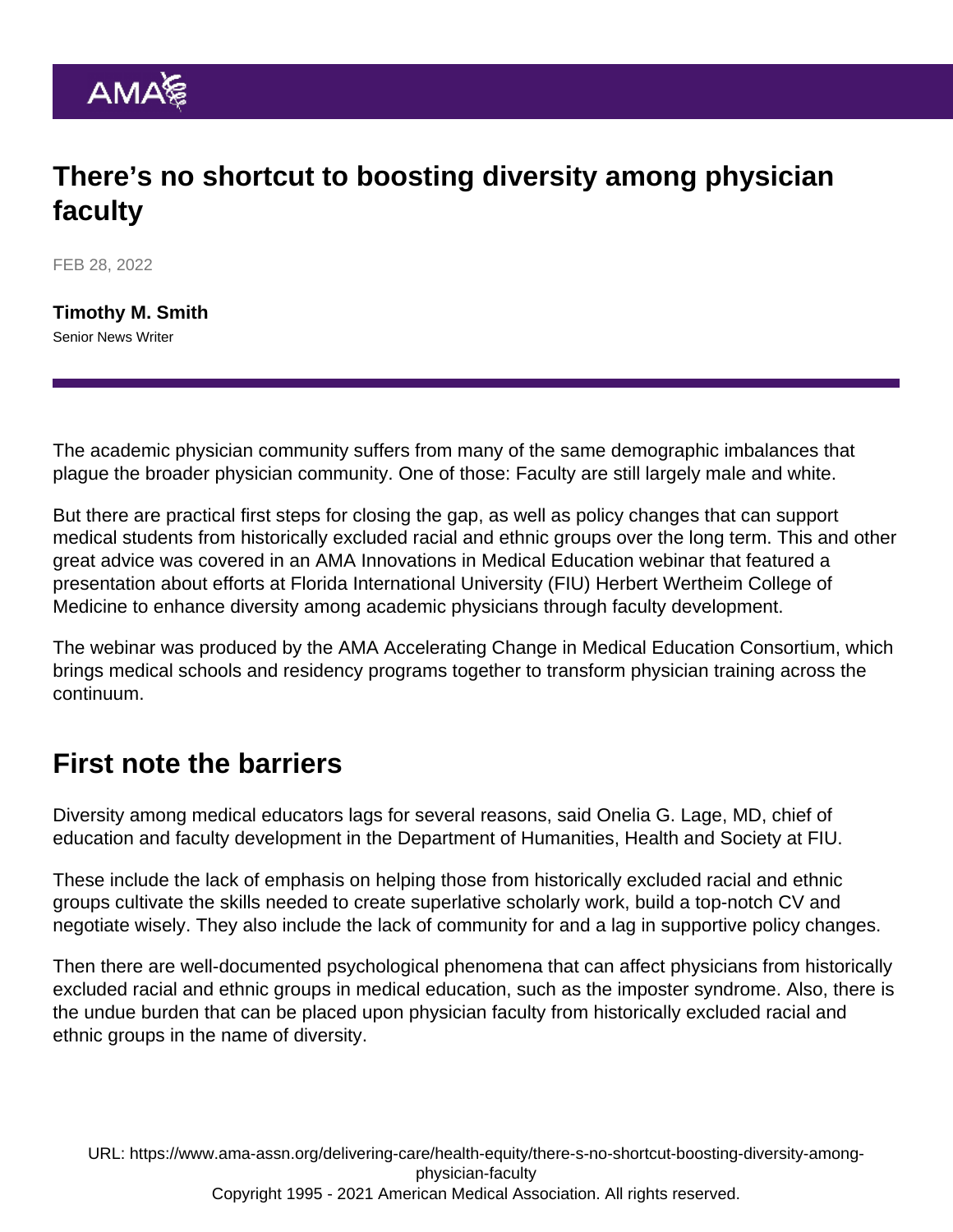Additionally, there is among some an inchoate sense of obligation to their academic institution, sometimes called the ["gratitude tax](https://journals.lww.com/academicmedicine/Fulltext/2019/12000/Addressing_the_Minority_Tax__Perspectives_From_Two.13.aspx)," which eventually leaves physicians with a feeling that can amount to: "I owe this institution to stay here, even though I can be promoted and have greater financial opportunities in another institution," said Dr. Lage, who in 2010 became the first Hispanic woman and pediatrician elected as board chair of the Florida Board of Medicine.

## Make your changes meaningful

"It's not enough just to check the box," Dr. Lage said, citing a 2013 [study,](https://jamanetwork.com/journals/jama/fullarticle/1787408) published in JAMA, that showed the presence of a faculty development program for physicians from historically excluded racial and ethnic groups was not by itself associated with greater diversity, recruitment or promotion. Researchers found that programs need to last longer than five years to have a higher correlation with incorporating faculty from historically excluded racial and ethnic groups.

FIU Herbert Wertheim College of Medicine has earned a [No. 3 ranking in the U.S.](https://news.fiu.edu/2021/herbert-wertheim-college-of-medicine-ranked-one-of-the-most-diverse-medical-schools-in-the-nation) for the diversity of its medical student body, Dr. Lage said, and that is attributable to these key efforts undertaken by faculty and administrators.

Training on i mplicit bias and diversity, equity and inclusion. This is mandated for all faculty, including search and screen and promotion and tenure committees.

Holistic review for all candidates. "It is very important for all of us to be intentional when we sit in committees ... to stay away from bias," Dr. Lage said.

Document and monitor education and service activities. "Many of our faculty do STEM [science, technology, engineering and mathematics] Saturdays, health fairs on the weekends, student-run free clinics," Dr. Lage said. "Who's counting that for promotion? And are we doing an effective job at that? And how much does it matter?"

Address the diversity of relevant committees. These include search and screen and promotion.

Establish coaching sessions. "We have started a two-year, prior-to-eligibility-for-promotion process where we coach on a quarterly basis, therefore allowing more time for our faculty to be able to improve that scholarly work," Dr. Lage said.

Faculty development sessions. These enhance basic academic skills, including in research and teaching.

Networking in national organizations that support faculty from historically excluded racial and ethical groups. These are safe spaces to talk and to do—places "to create that well-balanced

URL: [https://www.ama-assn.org/delivering-care/health-equity/there-s-no-shortcut-boosting-diversity-among](https://www.ama-assn.org/delivering-care/health-equity/there-s-no-shortcut-boosting-diversity-among-physician-faculty)[physician-faculty](https://www.ama-assn.org/delivering-care/health-equity/there-s-no-shortcut-boosting-diversity-among-physician-faculty) Copyright 1995 - 2021 American Medical Association. All rights reserved.